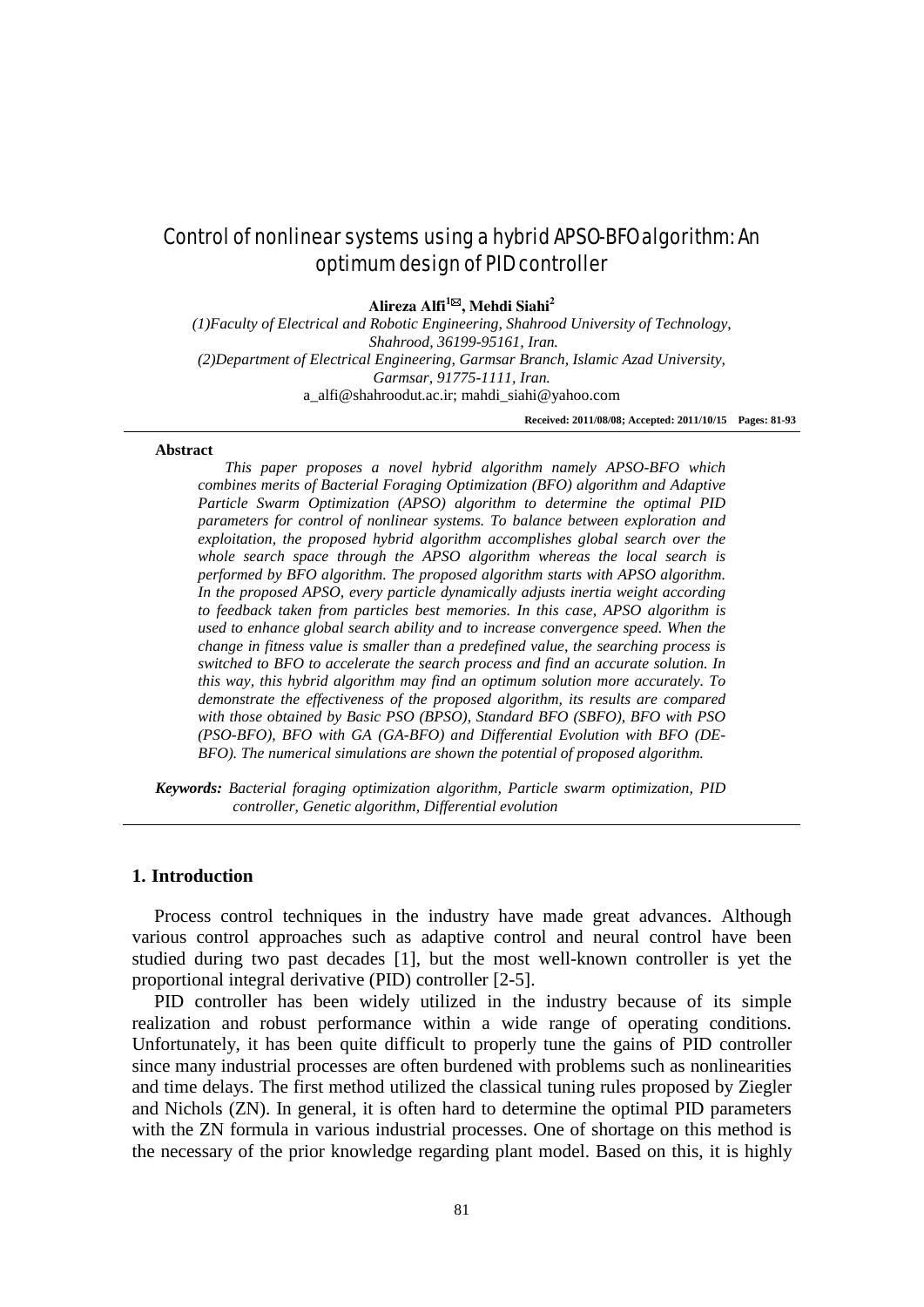desirable to increase the capabilities of PID controllers by the proper tuning of the controller parameters. Hence, many artificial intelligence (AI) techniques such as fuzzy systems have been employed to improve the PID controller performances for a wide range of processes whilst retaining their basic characteristics. Beside these methods, several heuristic optimization techniques such as genetic algorithm (GA) and particle swarm optimization (PSO) algorithm seem to be a promising alternative to traditional techniques [6-9]. These algorithms are currently gaining popularity in solving engineering optimization problems.

Compared to GA, PSO takes less time for each function evaluation as it is free from the complex computation in genetic algorithm such as coding/decoding, crossover and mutation [10]. Because of the simple concept, easy implementation and rapidly converging towards an optimum, PSO has gained increasing popularity in recent years to solve effectively a plethora of problems in science and engineering [11-14].

Although PSO has shown some significant advances by providing high speed of convergence in specific problems, but it does exhibit some drawbacks. These drawbacks are summarized as follows:

- 1) It sometimes is easy to be trapped in local optima when facing to complex optimization problem. So it suffers from the premature convergence problem.
- 2) The convergence rate decreased significantly in the later period of evolution; while reaching a near optimal solution, the algorithm stops optimizing, and therefore the accuracy of algorithm is limited [15].

Motivated by the aforementioned before, this paper proposes a novel methodology by incorporating an adaptive particle swarm optimization (APSO) and bacterial foraging optimization (BFO) algorithm, namely APSO-BFO algorithm. The main goal of this paper is to illustrate that the integration of some features from both the PSO and the BFO, can prove very effective in tackling many nearly complex optimization problems on which both the basic algorithms execute poorly. Based on this, to overcome the first shortage, the APSO algorithm is utilized to enhance global search ability of PSO. Moreover, to avoid the second shortage of PSO, the proposed APSO is combined with BFO. To show the feasibility of the proposed APSO-BFO, in the beginning it is extensively compared with Basic PSO (BPSO), Standard BFO (SBFO), BFO with PSO (PSO-BFO), BFO with GA (GA-BFO) and Differential Evolution with BFO (DE-BFO) over a test suit of five well-known benchmark functions. Results depict that the proposed algorithm has better performance than others. Next, APSO-BFO algorithm is employed to determine optimal tuning of the PID controller parameters for control of nonlinear systems.

The remaining content of this paper is organized as follows: Section 2 introduces the BPSO and BFO algorithms shortly. In Section 3, the proposed algorithm referred to as APSO-BFO algorithm is described. The superiority of the proposed algorithm both in robustness and efficiency is verified over a few numerical benchmarks and a practical PID tuner design problem in section 4 and 5, respectively. Moreover, numerical simulations and comparisons are provided in these sections. Finally, section 6 summarizes and draws conclusions.

## **2. Preliminaries**

In this section, we briefly describe both BPSO and SBFO algorithms.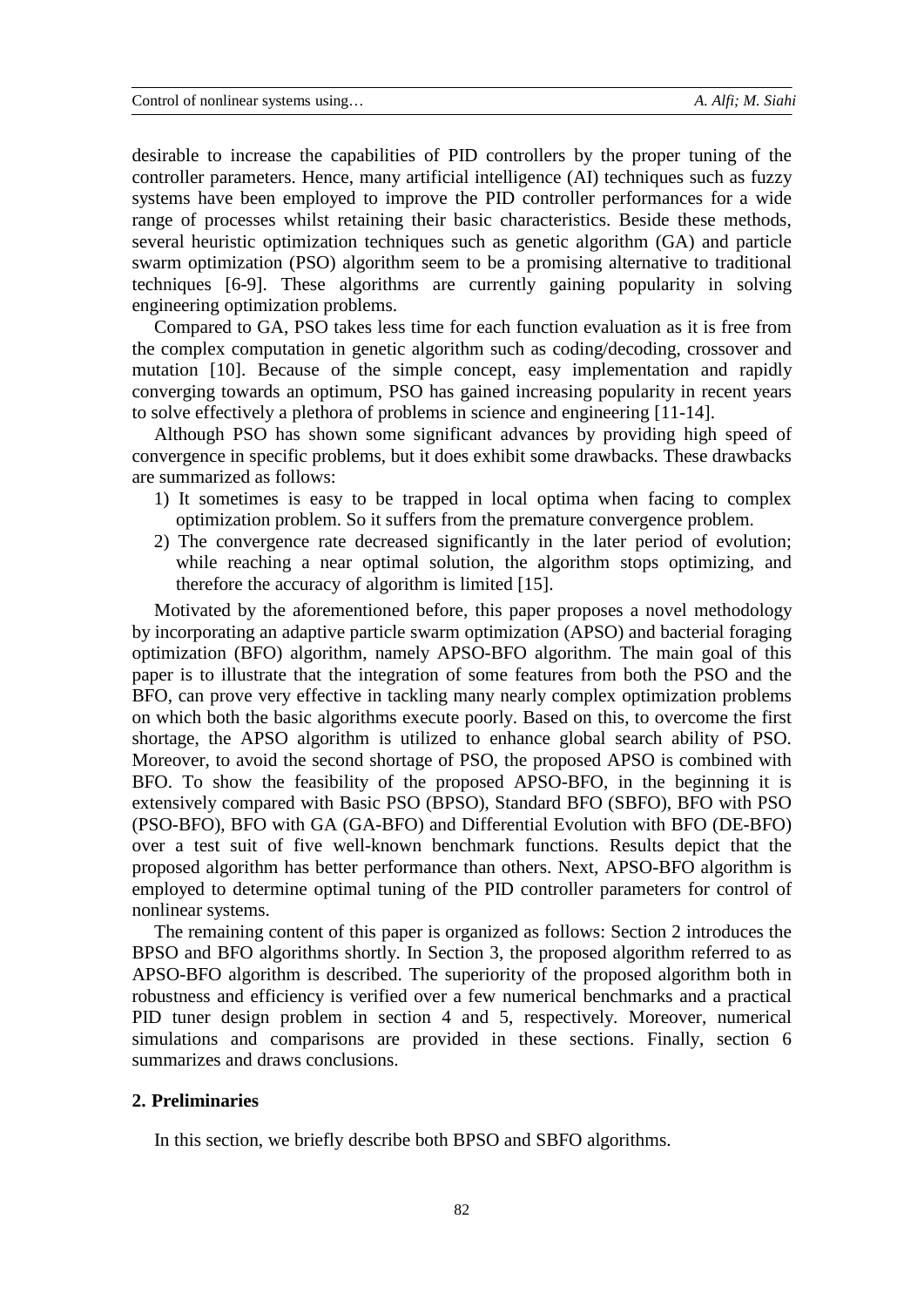#### *2.1 BPSO algorithm*

PSO is a very popular optimization algorithm these days and it draws inspiration from the group behavior of a bird flock. In PSO, multiple candidate solutions coexist and collaborate simultaneously. Each solution is referred as a 'particle'. Each particle flies in the search space looking for the optimal position. As time passes through its quest, each particle adjusts its position according to its own experience and the experience of neighboring particles.

In BPSO, the velocity and position updating rule is given by (Kennedy et al., 2001):

$$
v_{id}^{t+1} = v_{id}^t + c_1 r_1 (pbest_{id}^t - x_{id}^t) + c_2 r_2 (sbest_d^t - x_{id}^t)
$$
\n(1)

$$
x_{id}^{t+1} = x_{id}^t + v_{id}^{t+1}; \quad i = 1, 2..., n
$$
 (2)

where  $c_1$  and  $c_2$  are constants named acceleration coefficients, respectively,  $r_1$  and  $r_2$  are two independent random numbers uniformly distributed in the range of [0, 1],  $V_i \in [-V_{min}, V_{max}]$ , where  $V_{max}$  is a problem-dependent constant defined in order to clamp the excessive roaming of particles and  $pbest_{id}$  is the best previous position along the *d*th dimension of *i*th particle in iteration t (memorized by every particle). Finally, *gbest*<sup>*i*</sup><sub>*id*</sub> is the best previous position among all the particles along the *d*th dimension in iteration t (memorized in a common repository).

#### *2.2 SBFO algorithm*

The BFO algorithm was first proposed by Passino [16] based on the search and optimal foraging strategies of the *E. coli* bacteria. Nowadays BFO has been successfully utilized in some optimal problems such as harmonic estimation [17], machine learning [18] and transmission loss reduction [19]. The idea in this algorithm was adopted from biological and physical living behavior of *E. coli* bacteria existing in human intestine. Chemotaxis is basically a behavior to earn a living that performs a type of optimization in which bacteria try to reach the nutrients and avoid noxious materials and find a way to exit the neutral and noxious nutrient environment. The bacterial swarm proceeds through four steps namely chemotaxis, swarming, reproduction and eliminationdispersal. A brief description of each of these processes will be described. A detailed description can be traced in [16].

#### *2.2.1 Chemotaxis*

This step simulates the movement of an *E. coli* bacterium in BFO algorithm. An *E. coli* can move in two different ways: It can swim for a period of time in the same direction or it may tumble, and alternate between these two modes of operation for the entire lifetime. The following equation represents this movement.

$$
\theta^{i} (j+1, k, l) = \theta^{i} (j, k, l) + C(i) \frac{\Delta(i)}{\sqrt{\Delta^{T}(i)\Delta(i)}}
$$
\n(3)

where  $\theta^{i}$  (*j*, *k*, *l*) indicated the position of *i*th bacterium at *j*th chemotaxis, *k*th reproduction, and *l*th elimination and dispersal, respectively. Moreover,  $C(i)$  and  $\Delta(i)$ are the movement vector length and direction random vector, respectively.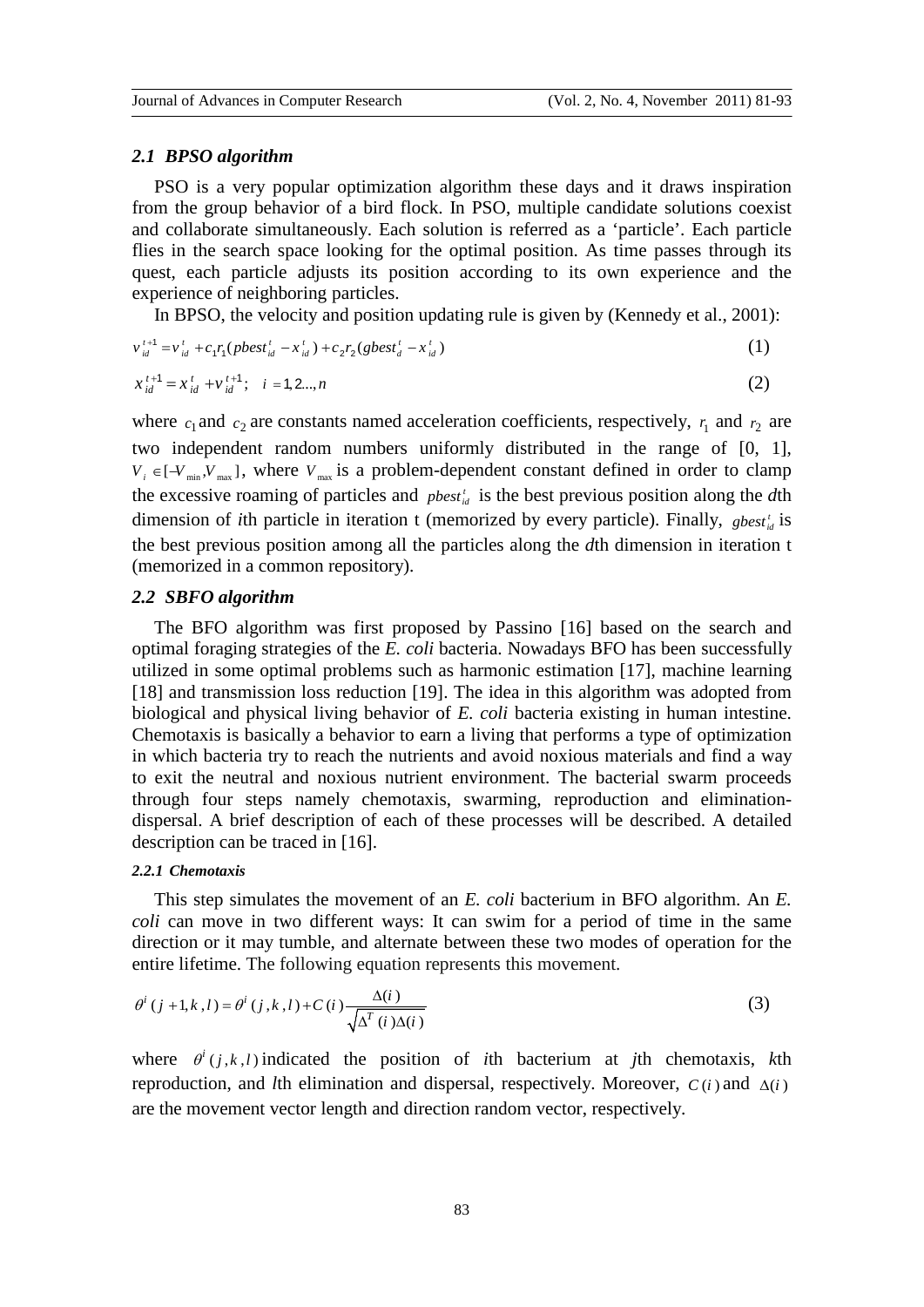#### *2.2.2 Swarming*

The explanation of Chemotaxis step is for the cases while bacteria behaved separately, i.e. without producing signal for other bacteria, however there is an exchange of signals between the bacteria here (through absorbing materials). Hence, the group movement for all bacteria is defined as follows:

$$
J_{cc}(\theta_{gm}(j,k,l),\theta(j,k,l)) = \sum_{i=1}^{s} j_{cc}^{i}(\theta_{gm}(j,k,l),\theta^{i}(j,k,l))
$$
  
\n
$$
= \sum_{i=1}^{s} j_{cc}^{i}(\theta_{gm}(j,k,l),\theta^{i}(j,k,l)) = \sum_{i=1}^{s} \left[ -d_{attract} \exp(-\omega_{attract}) \sum_{m=1}^{P} (\theta_{m_{gm}} - \theta_{m}^{i})^{2} \right] +
$$
  
\n
$$
\sum_{i=1}^{s} \left[ h_{repellant} \exp(-\omega_{repellant}) \sum_{m=1}^{P} (\theta_{m_{gm}} - \theta_{m}^{i})^{2} \right]
$$
\n(4)

where  $J_{\alpha}(\theta(j, k, l))$  is the cost function value to be added to the actual cost function (to be minimized) to present a time varying cost function in *j*th chemotactic, *k*th reproduction, and *l*th elimination stage,  $\theta_{gm}$  is the location of the global minimum bacterium. Moreover,  $\theta_{m_{gm}}$  represents the *m*th parameter of the global minimum bacteria, *S* is the total number of bacteria, *P* is the number of variables to be optimized, which are present in every bacterium  $\theta = [\theta_1, \dots, \theta_p]^T$  is a point in the *P* dimensional search domain. Finally,  $d_{attract}$ ,  $h_{repellant}$ ,  $\omega_{attract}$  and  $\omega_{repellant}$  are different parameters that should be chosen appropriately.

#### *2.2.3 Reproduction*

After  $N_c$  chemotactic steps, the reproduction step is taken. Suppose that  $N_c$  be the number of reproduction steps and the number of population members denoted by *S* be a positive even integer number. The least healthy bacteria ( $S_r = \frac{S}{2}$ ) ultimately die while each of the *S<sub>r</sub>* healthier bacteria (those yielding higher value of fitness function) asexually split into two bacteria which are placed in the same location. So, the number of bacteria is always *S* . Using this strategy, the swarm size remains constant.

#### *2.2.4 Elimination and Dispersal*

Although swimming prepares the environment for local foraging and speeds up convergence in the reproduction process, but only by swimming and reproduction, a large space cannot be adequate for searching the global optimal solution. In BFO, the dispersal event occurs after a definite number of the reproduction processes. First, a bacterium with regard to a *Ped* prearranged probability is chosen to move and disperse to another position in the environment. These events can effectively prevent trapping in the local optima. Second, *Ped* is defined for each bacterium which is the probability of elimination and dispersal while *Ned* presents the number of elimination and dispersal event. Moreover, it is assume that the frequency of reproduction is more than the elimination and dispersal event and the frequency of the moving steps is more than the frequency of the reproduction steps. As a result, many regeneration steps take place before elimination and dispersion. Furthermore, many movement steps occur before reproduction [20].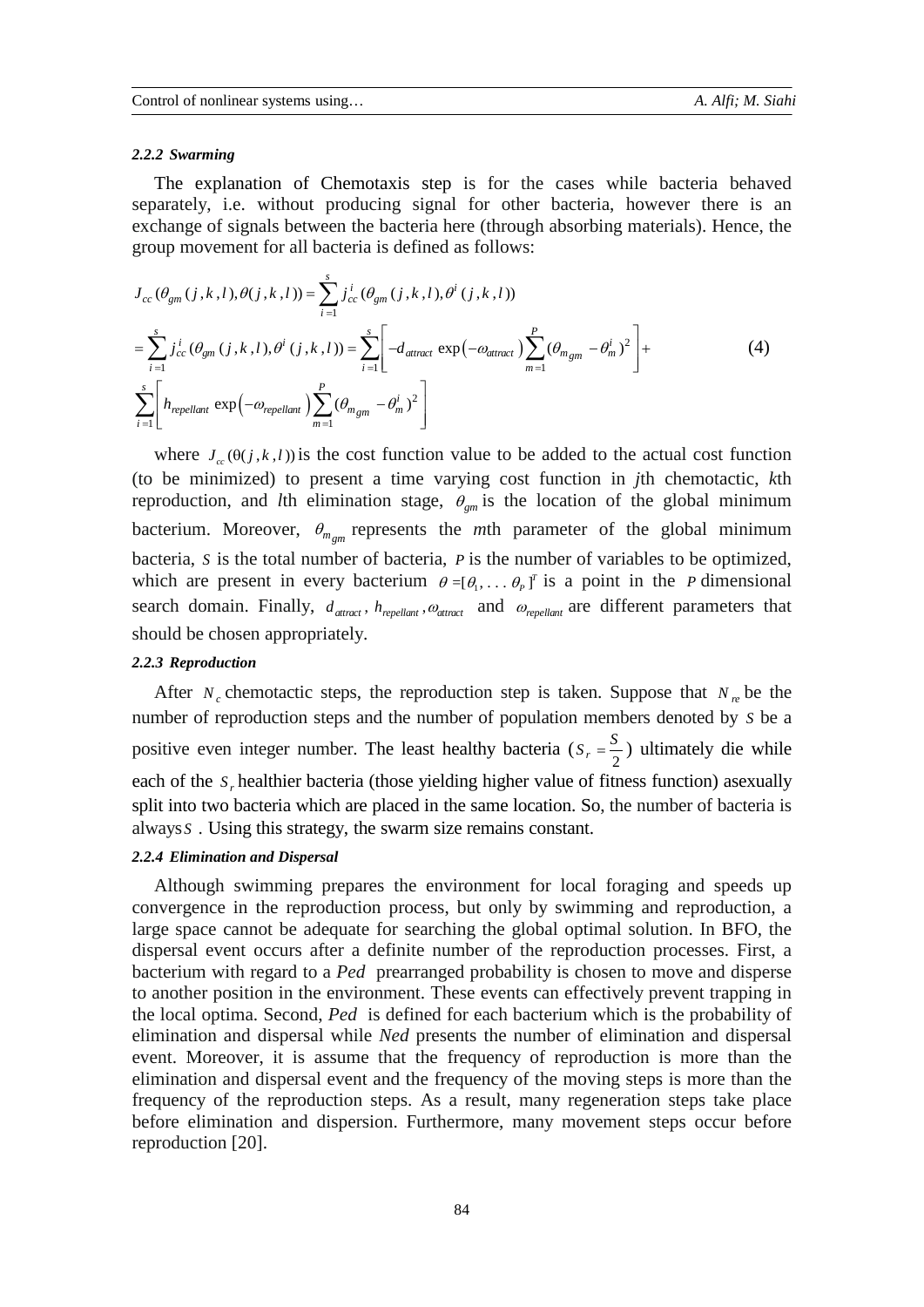#### **3. The Proposed Hybrid APSO-BFO Algorithm**

## *3.1 APSO Algorithm*

Although PSO is an optimization algorithm that proves to be efficient, straightforward and robust, but if no care is taken the velocities perhaps attain large values, particularly when particles are far away from local and global bests. Inertia weight plays the role of balancing the global search and local search abilities of the swarm. Empirical studies of PSO with inertia weight have shown that a relatively large inertia weight have more global search ability while a relatively small inertia weight results in a faster convergence. Consequently, to eliminate this drawback, some empirical and theoretical studies were proposed [7][20]. Nevertheless these algorithms improve the performance of PSO, they can not truly reflect the actual search process without any feedback taken from how far particle's fitness are from the estimated (or real) optimal value, when the real optimal value is known in advance.

To overcome this drawback, Modares et. al [20] proposed a novel Adaptive PSO (APSO). In the proposed APSO algorithm, to incorporate the difference between particles into PSO, the inertia weight is variable with the number of particles. To truly reflect the actual search process, the inertia weight is also set according to feedback taken from particles best memories. Due to these reasons, in this algorithm, the inertia weight is dynamically adapted for every particle by considering a measure called Adjacency Index (AI), which characterizes the nearness of individual fitness to the real optimal solution. Based on this index, every particle could decide how to adjust the values of inertia weight. For this purpose, the velocity updating rules in the proposed APSO is given by

$$
v_i^{t+1} = \omega_i^t v_i^t + c_{1i}^t r_1 (pbest_i^t - x_i^t) + c_2^t r_2 (gbest^t - x_i^t)
$$
\n(5)

In Eq. (5),  $\omega_i^t = \frac{1}{\sqrt{(\alpha \times \Delta I)^2 - 1}}$  $1 + e^{- (\alpha \times \text{AI}^l_i)}$ *t*  $\omega_i^t = \frac{1}{1 + e^{-(\alpha \times A I_i^t)^{-1}}}$  where  $\alpha$  is a positive constant in the range (0,1].

Compared with that in BPSO, the velocity updating given in Eq. (3) has two different characteristics:

- 1) To incorporate the difference between particles into BPSO, so that it can simulate a more precise biological model, the inertia weight is variable with the number of particles.
- 2) To truly reflect the actual search process, the inertia weight is set according to feedback taken from particles best memories.

During the search mechanism, the particles face different finesses; as a result they get different values of AI and then inertia weight. While the fitness of a particle is far away from the real global optimal, AI for this particle has a small value (a low adjacency) and the value of inertia weight will be large resulting strong global search abilities and locate the promising search areas. Meanwhile, the fitness of a particle achieves near the real global optimal, AI for this particle has a big value (a high adjacency) and inertia weight will be set small, depending on the nearness of its best fitness to the optimal value, to facilitate a finer local explorations and so accelerate convergence.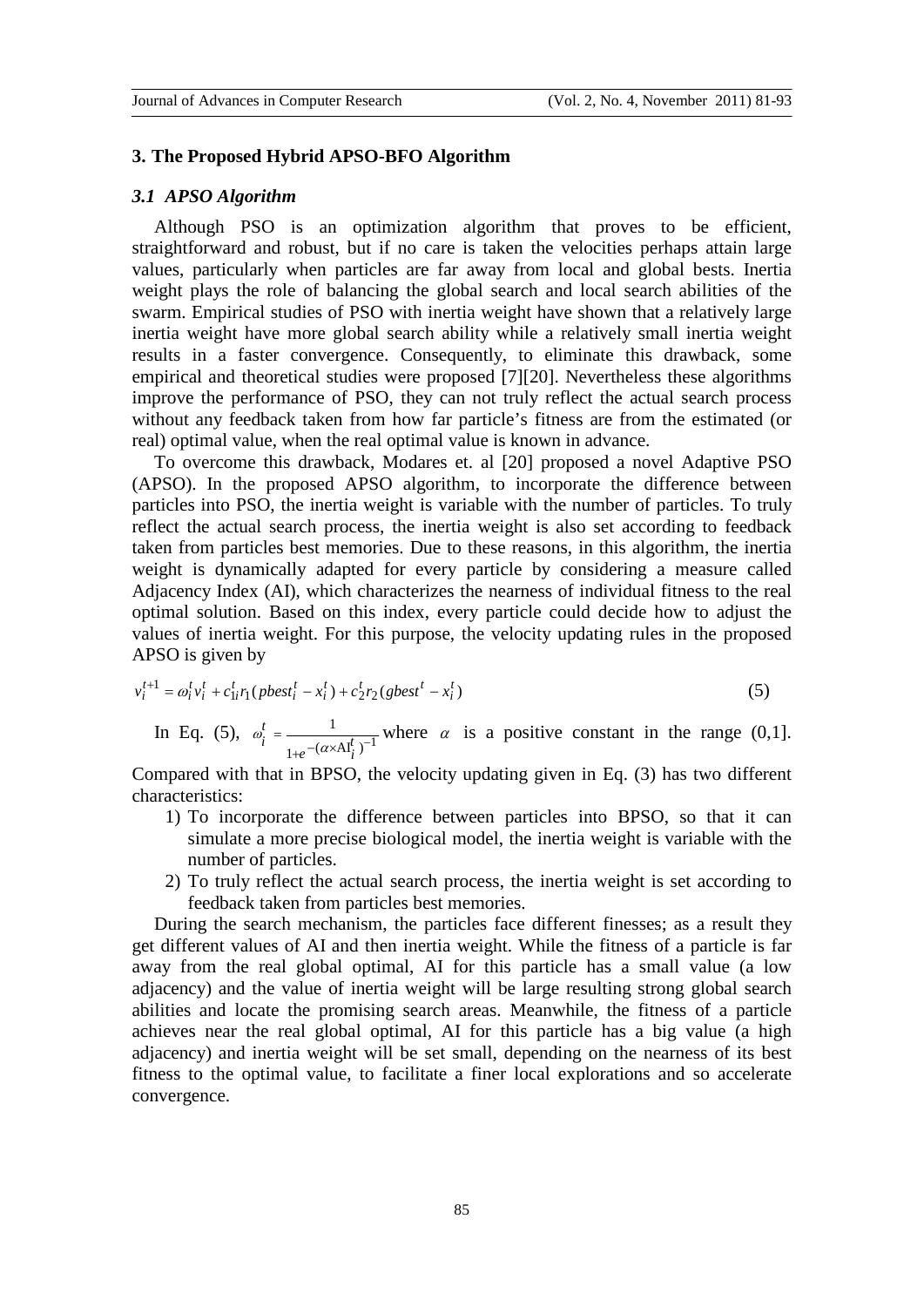#### *3.2 The Proposed Hybrid Algorithm*

Based on above mentioned, BPSO may converges to local optimal solutions whereas BFO dependent on random direction which slows down the optimal solution process. Hence, in the proposed APSO-BFO algorithm, it is tried to benefit from the advantages of these two algorithms. In the process of optimization, APSO-BFO algorithm combines local search method (through self experience) with global search (through neighboring experience) method, attempting to balance exploration and exploitation. The proposed hybrid algorithm performs local search through the chemotactic movement operation of BFO whereas the APSO accomplishes the global search over the entire search space. Moreover, in APSO-BFO, after undergoing a chemo-tactic step, the APSO mutates every bacterium. In this stage, the bacterium is stochastically attracted towards the globally best position found so far in the whole population at current time and also towards its previous heading direction. The procedure for the proposed algorithm can be summarized as follows:

*Step 1*: Initialize parameters.

- *Step 2*: Update the fitness value of the *i*th bacterium in the *j*th chemo-taxis and *k*th reproduction loop, the position vector of the best position found by all bacteria and the fitness of the best position found so far.
- *Step 3*: Reproduction loop.
- *Step 4*: Chemotaxis loop with mutation by APSO algorithm.
- *Step 5:* The least healthy bacteria with highest fitness function values die and the other half of bacteria population with the best values split.
- *Step 6*: If k is less than the number of reproduction steps, go to step 1.

*Step 7*: Elimination-dispersal.

#### **4. Experimental and Evaluation Performance**

To test the performance of the proposed APSO-BFO algorithm, five well-known benchmark functions is utilized as shown in table 1, and its results are compared to the performance of other algorithms such as BPSO, SBFO, GA-BFO [21], PSO-BFO [22], and DE-BFO [23]. In Table 1, *n* denotes the number of dimensions. The first benchmark function is unimodal in the sense that has only one optimum whereas the others are multimodal in the sense that many local optima with only one global optimum. All benchmark functions excluding Shekel's Foxholes function  $(f_{\epsilon})$  have the global minimum at the origin whereas for  $f<sub>6</sub>$ , the global minimum is at (-31.95,-31.95) and  $f_6$ (-31.95,-31.95)  $\approx$  0.998. The information of test functions is summarized in table 2. The performance of aforementioned algorithms is evaluated along two dimensions: 1) the quality of optimum solution. Due to this reason, the mean and the standard deviation of the best-of-run values are considered, 2) the number of runs to find the optimum solution. In order to this, a threshold value must be defined as a stopping criterion.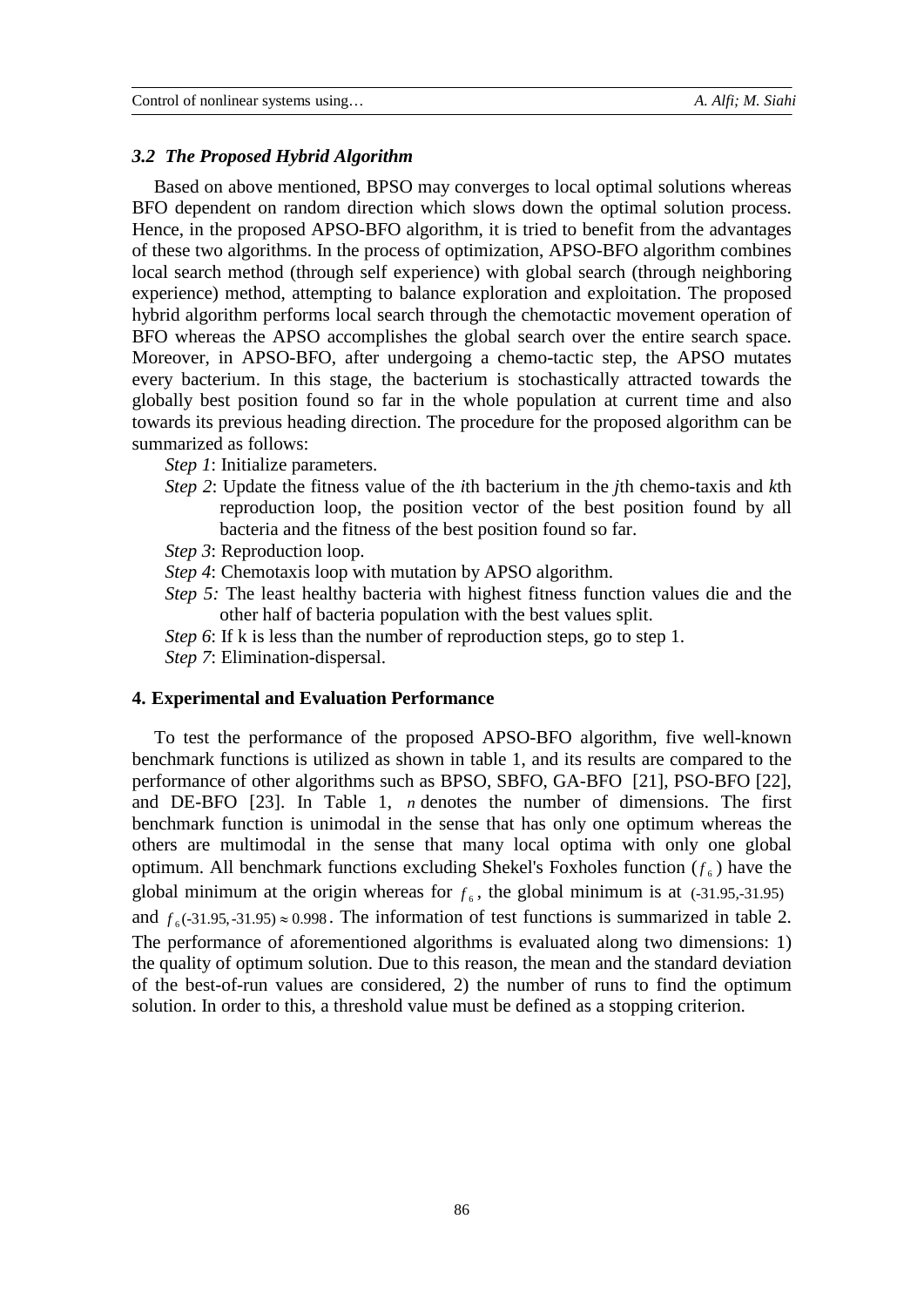| <b>Function</b>      | <b>Mathematical representation</b>                                                                                                                            |
|----------------------|---------------------------------------------------------------------------------------------------------------------------------------------------------------|
| Rosenbrock           | $f_1(\vec{X}) = \sum \left[ 100(x_{i+1} - x_i^2)^2 + (x_i - 1)^2 \right]$                                                                                     |
| Rastrigin            | $f_2(\vec{X}) = \sum_{i=1}^{n} \left[ x_i^2 - 10\cos(2\pi x_i) + 10 \right]$                                                                                  |
| Griewank             | $f_3(\vec{X}) = \frac{1}{4000} \sum_{i=1}^{n} x_i^2 - \prod_{i=1}^{n} \cos(\frac{x_i}{\sqrt{i}}) + 1$                                                         |
| Ackley               | $f_4(\vec{X}) = -20 \exp \left(-0.2 \sqrt{\frac{1}{500} \sum_{i=1}^{n} x_i^2}\right) - \exp \left(\frac{1}{500} \sum_{i=1}^{n} \cos 2\pi x_i\right) + 20 + e$ |
| Shekel's<br>Foxholes | $f_5(\vec{X}) = \left  \frac{1}{500} + \sum_{j=1}^n \frac{1}{j^2 + \sum_{i=1}^2 (x_i - a_{ij})^6} \right $                                                    |

|  |  | <b>Table 1. Test functions used</b> |  |
|--|--|-------------------------------------|--|
|--|--|-------------------------------------|--|

*n* represents the number of dimensions.

*Table 2. Description of the test functions* 

| <b>Function</b> | <b>Trait</b> | Search space                 | <b>Initial rang</b>         | <b>Global optimum</b>         |
|-----------------|--------------|------------------------------|-----------------------------|-------------------------------|
| $f_{1}$         | Unimodal     | $[-30, 30]^{n}$              | $[15, 30]^{n}$              | $f_1(1) = 0$                  |
| f <sub>2</sub>  | Multimodal   | $[-5.12, 5.12]$ <sup>n</sup> | $[2.56, 5.12]$ <sup>n</sup> | $f_2(\vec{0})=0$              |
| $f_3$           | Multimodal   | $[-600, 600]$ <sup>n</sup>   | $[300, 600]$ <sup>n</sup>   | $f_3(\vec{0})=0$              |
| $f_4$           | Multimodal   | $[-30, 30]$ <sup>n</sup>     | $[15, 30]^{n}$              | $f_4(\vec{0})=0$              |
| f <sub>5</sub>  | Multimodal   | $[-65.536, 65.536]^2$        | $[0, 65.536]^{2}$           | $f_5(-31.95, -31.95) = 0.998$ |

To perform fair comparison, the same computational effort is used in all of the algorithms. Thereby, the same population size is considered as 40, for all algorithms. In BPSO, we set  $c_1 = c_2 = 2$  and  $V_{\text{max}}$  and  $V_{\text{min}}$  are equal to the length of the search space. The inertia weight is also given 0.8. In BFO, we take  $S = 40$ ,  $N_s = 4$ ,  $N_e = 50$ ,  $N_{ed} = 1$ ,  $N_{rd} = 4$ ,  $P_{ed} = 0.25$ ,  $d_{attract} = 0.1$ ,  $\omega_{attract} = 0.2$ ,  $\omega_{repellant} = 10$  and  $h_{repellant} = 0.1$ . The crossover probability  $P_c$  and the mutation probability  $P_m$  in GA are given 0.8 and 0.1, respectively. To evaluate the efficiency of the proposed APSO-BFO algorithm, it is compared on different dimensions sizes  $(n)$  of 15, 30, 45 and 60 with 25 independent runs. The number of iterations opted as a measure of computational time whereas different maximum numbers of fitness function evaluations were utilized according to the complexity of problem.

Simulation results are given in Tables 3-5. Table 3 represents the quality of the optimum solution of the algorithms by the mean and the standard deviation of best-ofrun values whereas every algorithm is run up to a predetermined maximum number of fitness function evaluations. Comparative results indicated that the proposed PSO has good global search ability. During almost every run, the proposed algorithm can find the optimum of the complex test functions.

Table 4 represents the number of runs that managed to find the optimum solution within a prescribed threshold. For all benchmarks except Shekel's Foxholes function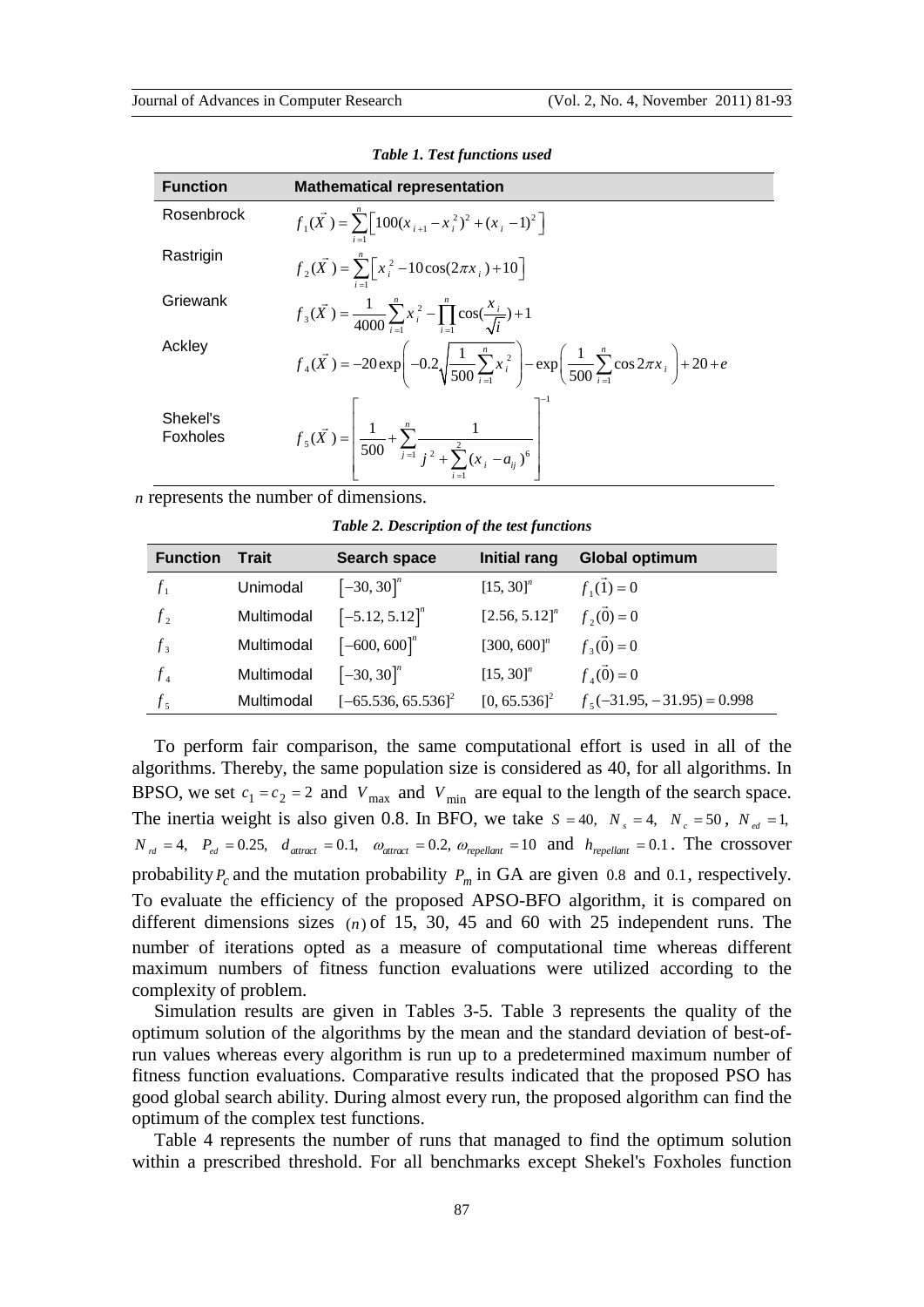$(f_6)$ , a threshold of 10<sup>-4</sup> is considered as stopping criterion while for  $f_6$ , it was fixed at 0.998. Also, the maximum number of fitness function evaluations is set to 5000 if the algorithm can not reach to the threshold. Simulation results indicated the superiority of the proposed algorithm over the aforementioned algorithms. The results indicate in how many fitness function evaluations, the convergence of the solution or success is met. It is obvious that, the proposed algorithm spends extremely more fitness function evaluations to reach a predefined threshold as compared with other algorithms. Therefore, it can be concluded that APSO-BFO algorithm is superior to aforementioned algorithms in terms of accuracy.

## **5. Application of APSO-BFO for Optimal Control**

The proposed APSO-BFO algorithm has a much more accuracy and faster convergence speed than aforementioned algorithms. Because of this, the proposed algorithm is applied to obtain optimal parameters of PID controller of nonlinear system.

## *5.1 Overview of PID Controller*

The PID controller is the standard tool for industrial automation. The flexibility of the controller makes it possible to use PID control in many applications. The discrete control law of PID controller is

$$
u(k) = u(k-1) + K_p[e(k) - e(k-1)] + K_i \frac{T_s}{2} [e(k) + e(k-1)] + K_d \frac{1}{T_s} [e(k) - 2e(k-1) + e(k-2)]
$$
\n
$$
(6)
$$

where  $K_p$ ,  $K_i$  and  $K_d$  are proportional gain, integral gain and derivative gain, respectively, *e* is the error signal between the desired output  $y_r$  and actual output  $y$ , *u* is the PID control force, and  $T<sub>s</sub>$  is the sampling period.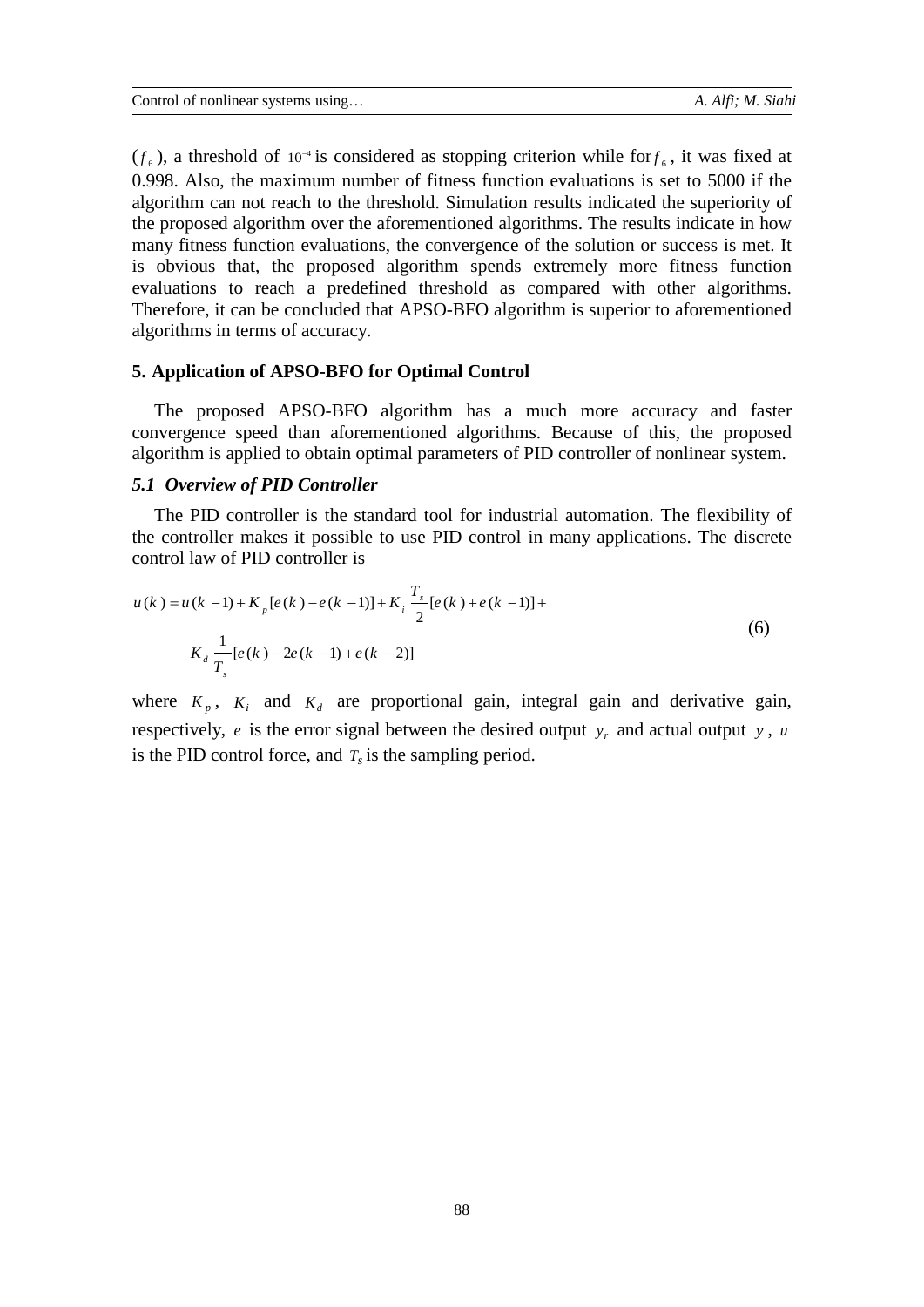| <b>Name</b><br>Dim.          |                 | Max.<br><b>Fitness</b><br><b>Evaluations</b> | Mean best value (Standard deviation) |                                                    |                                                     |                       |                                                   |                                                              |
|------------------------------|-----------------|----------------------------------------------|--------------------------------------|----------------------------------------------------|-----------------------------------------------------|-----------------------|---------------------------------------------------|--------------------------------------------------------------|
|                              |                 |                                              | <b>SBFO</b>                          | <b>GA-BFO</b>                                      | <b>DE-BFO</b>                                       | <b>BPSO</b>           | <b>PSO-BFO</b>                                    | <b>APSO-BFO</b>                                              |
|                              | 15              | $5 \times 10^4$                              | 26.6904<br>(2.163)                   | 2.5029<br>(0.5409)                                 | $3.2103 \times 10^{-3}$<br>$(4.028\times10^{-2})$   | 14.222<br>(3.570)     | 0.4831<br>(0.0738)                                | $2.2103 \times 10^{-3}$<br>$(0.328\times10^{-2})$            |
| $f_i$                        | 30              | $10^5\,$                                     | 58.215<br>(14.33)                    | 22.4033<br>(1.4890)                                | 0.26722<br>$(5.746 \times 10^{-2})$                 | 46.141<br>(9.646)     | 15.4708<br>(2.6530)                               | 0.2251<br>$(6.493 \times 10^{-3})$                           |
|                              | 45              | $5\times10^5$                                | 96.872<br>(26.135)                   | 5.0508<br>(1.2996)                                 | 0.0449<br>$(0.332\times10^{-2})$                    | 83.629<br>(14.533)    | 27.9890<br>(4.3379)                               | 0.0238<br>$(0.112\times10^{-3})$                             |
|                              | 60              | 10 <sup>6</sup>                              | 154.702<br>(40.160)                  | 25.4421<br>(0.2275)                                | 0.91221<br>(0.04346)                                | 122.241<br>(67.721)   | 52.2628<br>(8.3391)                               | 0.8991<br>(0.0298)                                           |
|                              | 15              | $5 \times 10^4$                              | 6.9284<br>(2.091)                    | $6.7382\times10^{-3}$<br>(0.0001)                  | $6.7382\times10^{-3}$<br>(0.0001)                   | 3.3479<br>(0.292)     | 0.0830<br>(0.00929)                               | $6.7382\times10^{-3}$<br>(0.0000)                            |
|                              | 30              | 10 <sup>5</sup>                              | 17.0389<br>(4.822)                   | 0.04582<br>$4.579\times10^{-4}$                    | $6.7382\times10^{-3}$<br>(0.0001)                   | 12.7369<br>(0.779)    | 10.2257<br>(0.2405)                               | $6.7382\times10^{-3}$<br>(0.0001)                            |
| $\mathfrak{f}_2$<br>45<br>60 | $5\times10^{5}$ | 30.9923<br>(7.8272)                          | 0.1730<br>$7.1050\times10^{-4}$      | $6.503 \times 10^{-3}$<br>$(4.221 \times 10^{-2})$ | 24.8279<br>(1.8190)                                 | 13.5031<br>(3.9235)   | $9.9763 \times 10^{-5}$<br>$(4.055\times10^{-2})$ |                                                              |
|                              |                 | $10^6$                                       | 45.8235<br>(9.6222)                  | 0.0833<br>(0.1152)                                 | $8.3627 \times 10^{-4}$<br>$(2.635 \times 10^{-3})$ | 36.3341<br>(6.2909)   | 18.3619<br>(5.7726)                               | 5.7001 $\times$ 10 <sup>-4</sup><br>$(2.225 \times 10^{-3})$ |
|                              | 15              | $5\times10^4$                                | 0.2811<br>(0.0212)                   | $6.7382\times10^{-3}$<br>(0.0000)                  | $6.7382\times10^{-3}$<br>(0.0000)                   | 0.0363<br>(0.00531)   | 0.0531<br>(0.0277)                                | $6.7382\times10^{-3}$<br>(0.0000)                            |
|                              | 30              | $10^5\,$                                     | 0.3731<br>(0.0446)                   | 0.0391<br>(0.0423)                                 | $6.7382\times10^{-3}$<br>(0.0000)                   | 0.1344<br>(0.1071)    | 0.0703<br>(0.0111)                                | $6.7382\times10^{-3}$<br>(0.0000)                            |
| $f_3$                        | 45              | $5 \times 10^5$                              | 0.6352<br>(0.0519)                   | 0.1715<br>(0.0712)                                 | $3.0071 \times 10^{-4}$<br>$(1.832 \times 10^{-5})$ | 0.1966<br>(0.1161)    | 0.1349<br>(0.0138)                                | $2.111 \times 10^{-4}$<br>$(9.728\times10^{-6})$             |
|                              | 60              | $10^6$                                       | 0.8322<br>(0.073)                    | 0.5021<br>(0.5430)                                 | $3.2876 \times 10^{-3}$<br>$(1.536 \times 10^{-3})$ | 0.7588<br>(0.3431)    | 0.2539<br>(0.0283)                                | $2.801 \times 10^{-3}$<br>$(1.009\times10^{-3})$             |
|                              | 15              | $5\times10^4$                                | 0.9333<br>(0.0285)                   | 0.0751<br>(0.3083)                                 | $6.7381\times10^{-3}$<br>(0.0000)                   | 0.5819<br>(0.0540)    | 0.08249<br>(0.0007)                               | $6.7382\times10^{-3}$<br>(0.0000)                            |
| $f_4$                        | 30              | 10 <sup>5</sup>                              | 4.3244<br>(1.8870)                   | 0.3615<br>(0.0921)                                 | $6.7382\times10^{-3}$<br>(0.0000)                   | 0.8577<br>(0.0409)    | 0.5919<br>(0.0357)                                | $6.7382\times10^{-3}$<br>(0.0000)                            |
|                              | 45              | $5\times10^5$                                | 12.4562<br>(3.4333)                  | 1.3179<br>(0.1303)                                 | $1.8171 \times 10^{-4}$<br>$(1.958\times10^{-7})$   | 1.8982<br>(0.1949)    | 0.9379<br>(0.1329)                                | $1.8091 \times 10^{-5}$<br>$(1.880\times10^{-7})$            |
|                              | 60              | $10^6$                                       | 8.3245<br>(1.6141)                   | 1.1840<br>(0.7630)                                 | $2.2627 \times 10^{-4}$<br>$(6.347\times10^{-5})$   | 2.4061<br>(0.4508)    | 1.8769<br>(0.538)                                 | $2.0987 \times 10^{-4}$<br>$(9.347\times10^{-6})$            |
| $f_5$                        | $\mathbf{2}$    | $5\times10^4$                                | 0.999866<br>(0.00215)                | 3.6791<br>$(1430\times10^{-6})$                    | 0.99980<br>(0.0000)                                 | 0.999829<br>(0.00166) | 0.999800<br>(0.0000)                              | 0.99980<br>(0.0000)                                          |

*Table 3. Convergence data for the benchmark functions*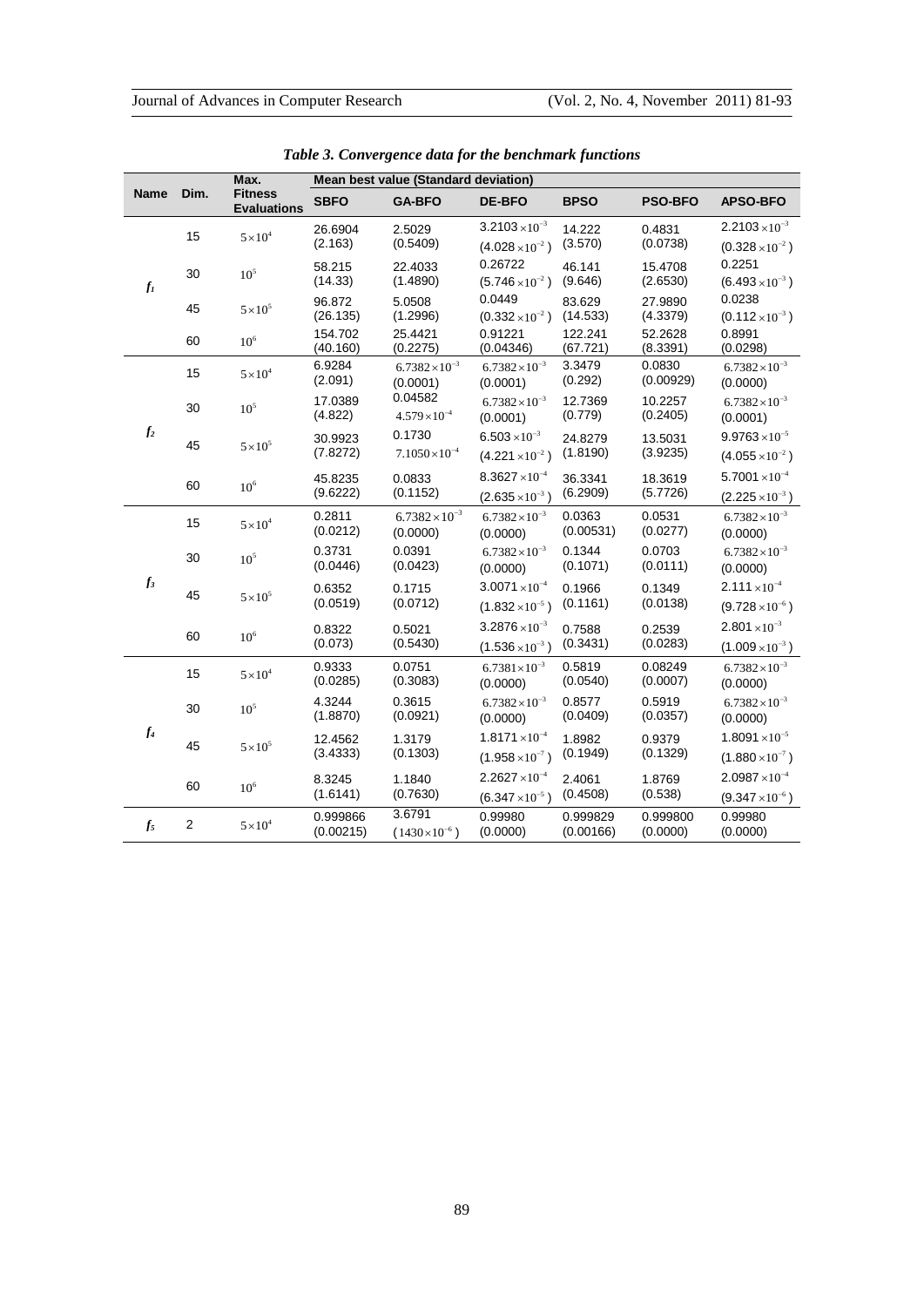| <b>Function</b> | Dim.           | <b>Number of runs</b> |                |               |                |                |                 |
|-----------------|----------------|-----------------------|----------------|---------------|----------------|----------------|-----------------|
|                 |                | <b>SBFO</b>           | <b>GA-BFO</b>  | <b>DE-BFO</b> | <b>BPSO</b>    | <b>PSO-BFO</b> | <b>APSO-BFO</b> |
|                 | 15             | 5                     | 10             | 17            | 10             | 15             | 9               |
| f <sub>1</sub>  | 30             | 0                     | 0              | 12            | 0              | 12             | 13              |
|                 | 45             | 0                     | 0              | 6             | 0              | 5              | 16              |
|                 | 60             | 0                     | 0              | 3             | 0              | 4              | 10              |
|                 | 15             | $\Omega$              | 25             | 25            | 25             | 25             | 25              |
| f <sub>2</sub>  | 30             | 0                     | 10             | 25            | 30             | 24             | 25              |
|                 | 45             | 12                    | 17             | 25            | 14             | 25             | 25              |
|                 | 60             | 6                     | $\overline{2}$ | 25            | 0              | 25             | 25              |
|                 | 15             | 25                    | 25             | 25            | 30             | 25             | 25              |
| $f_3$           | 30             | 10                    | 12             | 25            | 15             | 21             | 25              |
|                 | 45             | 9                     | 14             | 15            | 6              | 12             | 15              |
|                 | 60             | 4                     | 9              | 17            | 8              | 16             | 17              |
|                 | 15             | 16                    | 15             | 25            | 13             | 30             | 25              |
| $f_4$           | 30             | 18                    | 12             | 25            | 12             | 20             | 25              |
|                 | 45             | 9                     | 9              | 19            | 5              | 20             | 22              |
|                 | 60             | 6                     | 3              | 11            | $\overline{2}$ | 11             | 15              |
| $f_5$           | $\overline{2}$ | 15                    | 16             | 25            | 25             | 25             | 25              |

*Table 4. Number of runs converging to the prescribed threshold*

How to solve these three gains to meet the required performance is the most key in the PID control system. For simplification, let  $\theta = [\theta_1, \theta_2, ..., \theta_n]^T = [K_p, K_i, K_d]^T$  be control gain vector. In the control process, three PID control gains ( $K_p$ ,  $K_i$ ,  $K_d$ ) are calculated by the proposed algorithm such that the defined fitness function, defined as the Sum of Square of Errors (SSE), is minimized. In the PID controller design, the fitness function is modified by

$$
SSE = \sum_{k=1}^{N} e^{2}(k) = \sum_{k=1}^{N} (y_{r}(k) - y(k))^{2}
$$
 (7)

## *5.2 Design of PID Controller*

To evaluate the feasibility of the proposed algorithm, it is employed to determine optimal tuning of the PID controller parameters for control of nonlinear systems. In this example, we verify of the design approach on the tracking control of a Duffing forced oscillation system. It is noticeable that the system is chaotic without control. The dynamic equation of the system is as follows [24]:

$$
\dot{x}_1 = x_2
$$
  
\n
$$
\dot{x}_2 = -0.1x_2 - x_1^3 + 12\cos(t) + u
$$
\n(8)

In Eq. (8), *u* denotes the control input calculated by PID controller. The parameters were chosen based on values represented in Section 4. It is noticeable that in this case, the dimension of search space *P* is 3. In this simulation, the control objective is to wish that the plant output *y* is regulated to the desired output  $y_r = \sin(t)$ . The search space for PID gains is defined by

$$
K_{p \text{min}} = 0
$$
,  $K_{p \text{max}} = 100$ ,  $K_{d \text{min}} = 0$ ,  $K_{d \text{max}} = 10$ ,  $K_{i \text{min}} = 0$ ,  $K_{i \text{max}} = 10$ 

Table 5 shows the results obtained for PID Controller parameters for BFO, BPSO, GA-BFO, DE-BFO, PSO-BFO and APSO-BFO algorithms. Results depict that the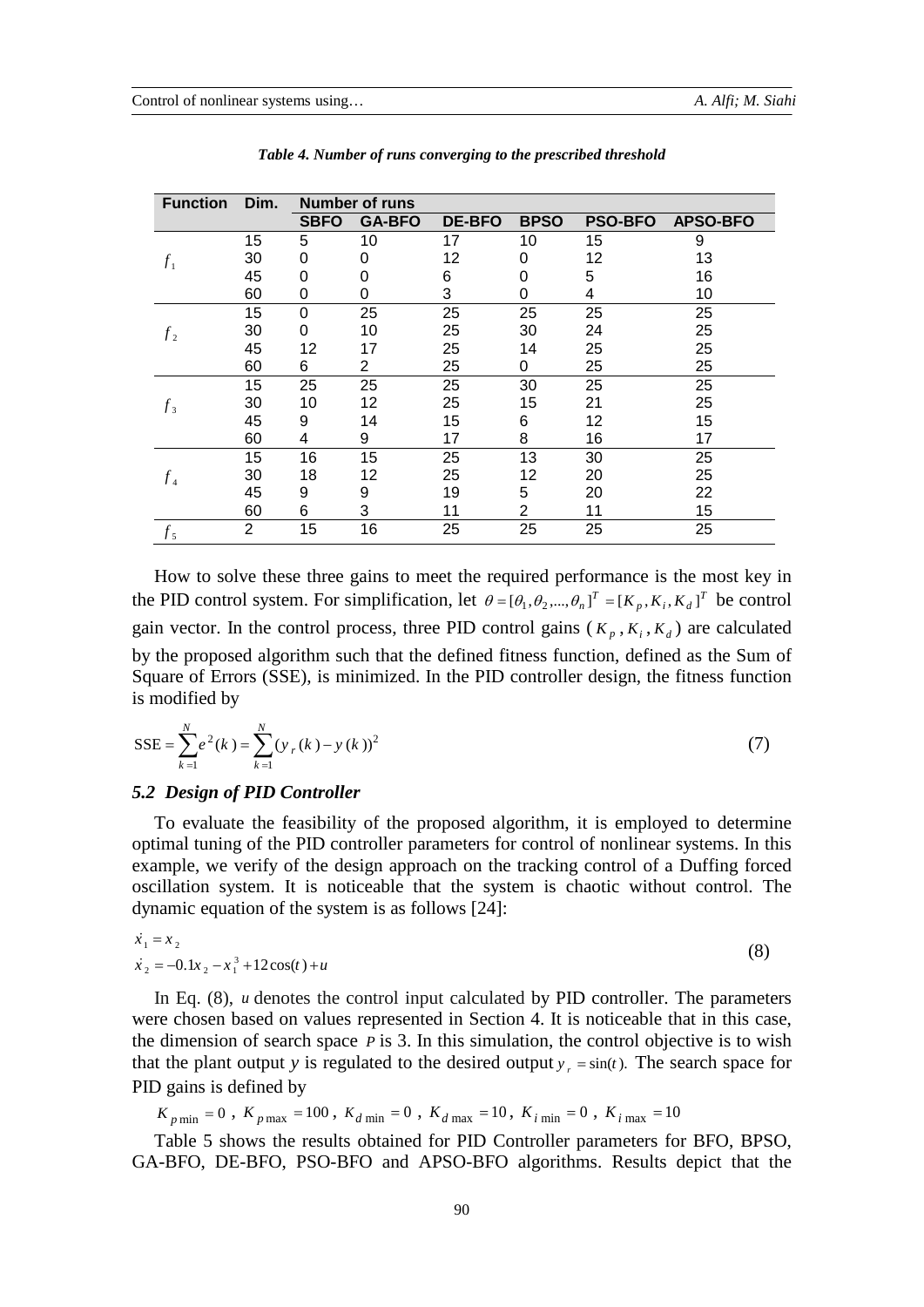proposed algorithm has better performance than others. Moreover, Table 6 represents the performance comparison the aforementioned algorithm by worst, mean, best and standard deviation of SSE results during 30 runs for each algorithm. Results show that the proposed algorithm has satisfactory performance. The output response of system is depicted in Fig. 1. It is clearly obvious that the proposed algorithm has superior features, including fast tuning and accuracy. Fast tuning of optimal PID controller parameters yields high-quality solutions.

| <b>PID Parameters</b> | $K_p$   | $K_i$  | $K_d$  |
|-----------------------|---------|--------|--------|
| BFO                   | 50.8411 | 1.9289 | 2.0057 |
| GA-BFO                | 49.8282 | 1.0305 | 2.101  |
| DE-BFO                | 52.5436 | 1.4044 | 1.0426 |
| <b>BPSO</b>           | 52.5780 | 1.4728 | 1.4350 |
| PSO-BFO               | 51.8543 | 1.4845 | 1.3535 |
| APSO-BFO              | 50.6733 | 1.4838 | 1.3510 |

*Table 5. Obtained parameters of PID controller for Duffing system*

*Table 6. Performance comparison of PID controller for Duffing system*

| <b>Criterion</b> | Worst  | <b>Mean</b> | <b>Best</b> | <b>Standard deviation</b> |
|------------------|--------|-------------|-------------|---------------------------|
| <b>BFO</b>       | 1.5967 | 1.2008      | 1.9194      | 0.1688                    |
| GA-BFO           | 1.0468 | 1.0169      | 1.0097      | 0.0994                    |
| DE-BFO           | 1.0209 | 0.9887      | 0.5051      | 0.0583                    |
| <b>BPSO</b>      | 1.5616 | 1.1304      | 0.9540      | 0.1305                    |
| PSO-BFO          | 0.1989 | 0.1090      | 0.0081      | 0.0456                    |
| APSO-BFO         | 0.1545 | 0.0914      | 0.0018      | 0.0088                    |



*Figure 1. The output response of Duffing system after applying PID controller by APSO-BFO algorithm*

## **6. Conclusion**

This paper proposed a novel heuristic algorithm by integrating APSO and BFO, namely APSO-BFO algorithm. The main advantages of the proposed algorithm are to overcome the inherent problems of both the BPSO and BFO. The proposed hybrid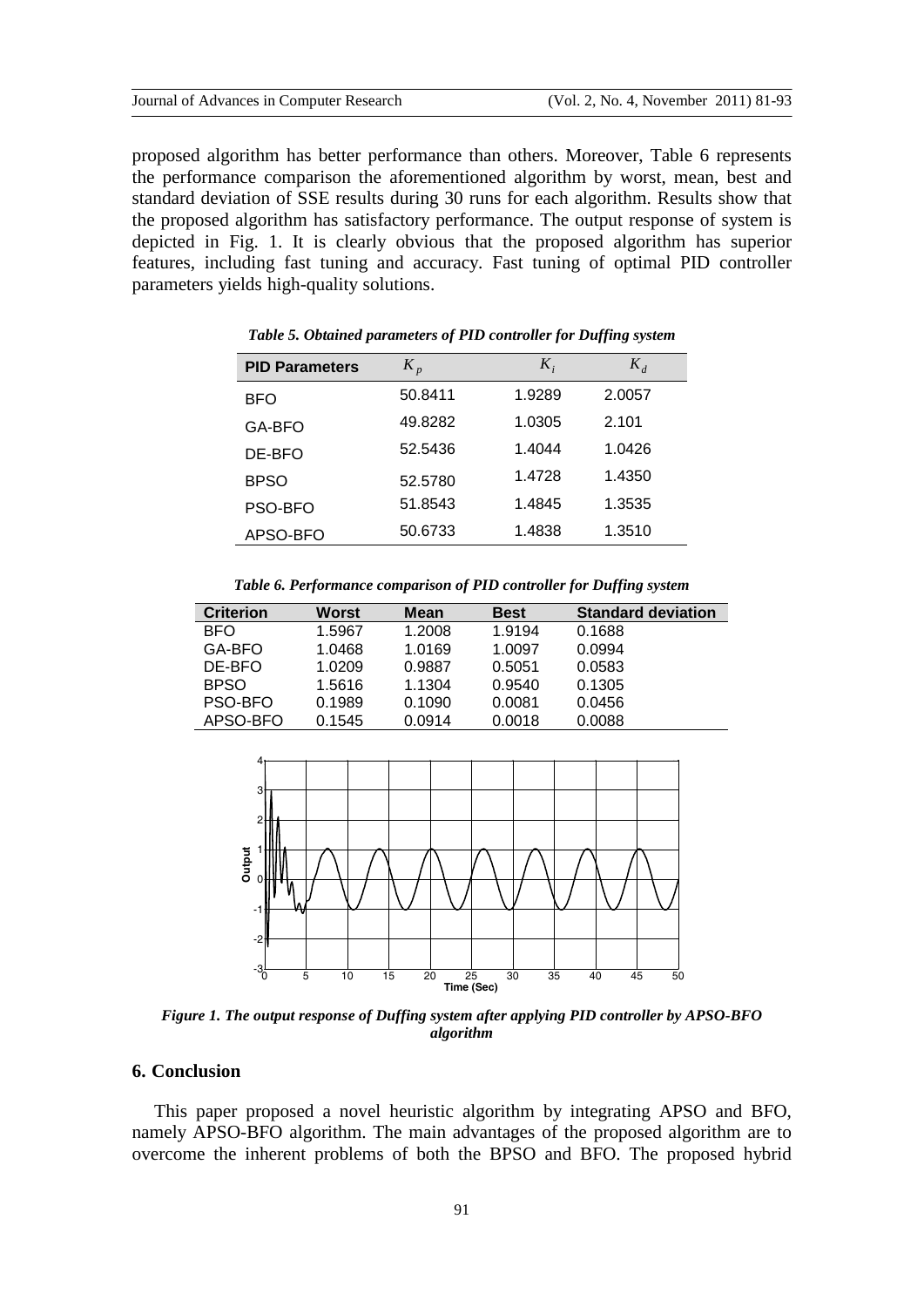algorithm performs local search through the chemotactic movement operation of BFO whereas the APSO accomplishes the global search over the entire search space. The superiority of the proposed algorithm both in robustness and efficiency was verified over a few numerical benchmarks and a practical PID tuner design problem. The results clearly reveal the effectiveness of the proposed algorithm in more robust and accurate than BPSO, SBFO, PSO-BFO, GA-BFO and DE-BFO.

#### **7. References**

- [1] Astrom, K. J., Wittenmark, B.: Adaptive control. Addison-Wesley, Massachusetts (1995).
- [2] Coelho, L.D.S., Bernert, D.L.A.: PID control design for chaotic synchronization using a tribes optimization approach. Chaos Solit. Fract. 42(1), 634--640 (2009).
- [3] Huang, H.P., Roan, M.L., Jeng, J.C.: On-line adaptive tuning for PID controllers. Control Theory Appl. 149(1), 60--67 (2002).
- [4] Cominos, P., Munro, N.: PID controllers: recent tuning methods and design to specification. In: IEE Control Theory and Applications, pp: 46--53 (2002).
- [5] Astrom, K.J., Hagglund, T.H.: PID controllers: theory, design and tuning, International Society for Measurement and Control (1995).
- [6] Alfi, A., Fateh, M.M.: Intelligent identification and control using improved fuzzy particle swarm optimization. Expert Syst. Appl. 38, 12312--12317 (2011).
- [7] Modares, H., Alfi, A., Fateh, M.M.: Parameter identification of chaotic dynamic systems through an improved particle swarm optimization. Expert Syst. Appl. 37, 3714--3720 (2010a).
- [8] Valarmathi, K., Devaraj, D., Radhakrishnan, T.K.: [Real-coded genetic algorithm for system](http://www.sciencedirect.com/science?_ob=ArticleURL&_udi=B6TYC-4TXF83S-1&_user=3265927&_coverDate=11%2F14%2F2008&_alid=863515741&_rdoc=8&_fmt=high&_orig=search&_cdi=5615&_sort=d&_st=4&_docanchor=&_ct=30&_acct=C000060139&_version=1&_urlVersion=0&_userid=3265927&md5=c2e6ca66d5c5f959a630422f6d97de45)  [identification and controller tuning.](http://www.sciencedirect.com/science?_ob=ArticleURL&_udi=B6TYC-4TXF83S-1&_user=3265927&_coverDate=11%2F14%2F2008&_alid=863515741&_rdoc=8&_fmt=high&_orig=search&_cdi=5615&_sort=d&_st=4&_docanchor=&_ct=30&_acct=C000060139&_version=1&_urlVersion=0&_userid=3265927&md5=c2e6ca66d5c5f959a630422f6d97de45) Appl. Math. Model. DO[I:10.1016/j.apm.2008.11.006](http://dx.doi.org/10.1016/j.apm.2008.11.006) (2008).
- [9] Chang, W.D.: Nonlinear system identification and control using a real-coded genetic algorithm. Appl. Math. Model. 31, 541--550 (2007).
- [10] Eberhart, R.C., Shi, Y.: Comparison between genetic algorithms and particle swarm optimization. Lecture Notes in Computer Science, pp: 611--618 (1998).
- [11] Bae, C., Yeh, W.C., Chung, Y.Y., Liu, S.L.: Feature selection with intelligent dynamic swarm and rough set. Expert Syst. Appl. DOI: [10.1016/j.eswa.2010.03.016](http://dx.doi.org/10.1016/j.eswa.2010.03.016) (2010).
- [12] Yeh, W.C.: A two-stage discrete particle swarm optimization for the problem of multiple multilevel redundancy allocation in series systems. Expert Syst. Appl. 36, 9192--9200 (2009).
- [13] Lin, Y.L., Chang, W.D., Hsieh, J.G.: A particle swarm optimization approach to nonlinear rational filter modeling. Expert Syst. Appl. 34, 1194--1199 (2008).
- [14] Mansouri, R., Bettayeb, M., Djamah, T., Djennoune, S.: [Vector fitting fractional system](http://www.sciencedirect.com/science?_ob=ArticleURL&_udi=B6TY8-4SSG4RC-1&_user=3265927&_coverDate=12%2F15%2F2008&_alid=863517284&_rdoc=6&_fmt=high&_orig=search&_cdi=5612&_sort=d&_st=4&_docanchor=&_ct=12&_acct=C000060139&_version=1&_urlVersion=0&_userid=3265927&md5=325e23fae6d4f87124b9a0626b7449a8)  [identification using particle swarm optimization.](http://www.sciencedirect.com/science?_ob=ArticleURL&_udi=B6TY8-4SSG4RC-1&_user=3265927&_coverDate=12%2F15%2F2008&_alid=863517284&_rdoc=6&_fmt=high&_orig=search&_cdi=5612&_sort=d&_st=4&_docanchor=&_ct=12&_acct=C000060139&_version=1&_urlVersion=0&_userid=3265927&md5=325e23fae6d4f87124b9a0626b7449a8) Appl. Math. Model. 206(2), 510--520 (2008).
- [15] Kennedy, J., Eberhart, R.C., Shi, Y.: Swarm intelligence, Morgan Kaufmann Publishers, San Francisco (2001).
- [16] Passino, K.M.: Biomimicry of bacterial foraging for distributed optimization and control, IEEE Control Systems Magazine, 52--67 (2002).
- [17] Mishra, S.: A hybrid least square-fuzzy bacterial foraging strategy for harmonic estimation. IEEE Trans. Evol. Comput. 9(1), 61--73 (2005).
- [18] Kim, D.H., Cho, C.H.: Bacterial foraging based neural network fuzzy learning. In: Indian International Conference on Artificial Intelligence, pp: 2030--2036 (2005).
- [19] Tripathy, M., Mishra, S., Lai, L.L., Zhang, Q.P.: Transmission loss reduction based on FACTS and bacteria foraging algorithm. In: 9th International Conference on Parallel Problem Solving from Nature, pp: 222--231 (2006).
- [20] Modares, H., Alfi, A., Naghibi Sistani, M.B.: Parameter estimation of bilinear systems based on an adaptive particle swarm optimization. J. Eng. Appl. Artif. Intel. 23, 1105--1111 (2010b).
- [21] Kim, D.H., Abraham, A., Cho, J.H.: A hybrid genetic algorithm and bacterial foraging approach for global optimization. Info. Sci. 177(18), 3918--3937 (2007).
- [22] Biswas, A., Dasgupta, S., Das, S., Abraham, A.: Synergy of PSO and bacterial foraging optimization: A comparative study on numerical benchmarks. In: Second International Symposium on Hybrid Artificial Intelligent Systems, pp: 255--263 (2007a).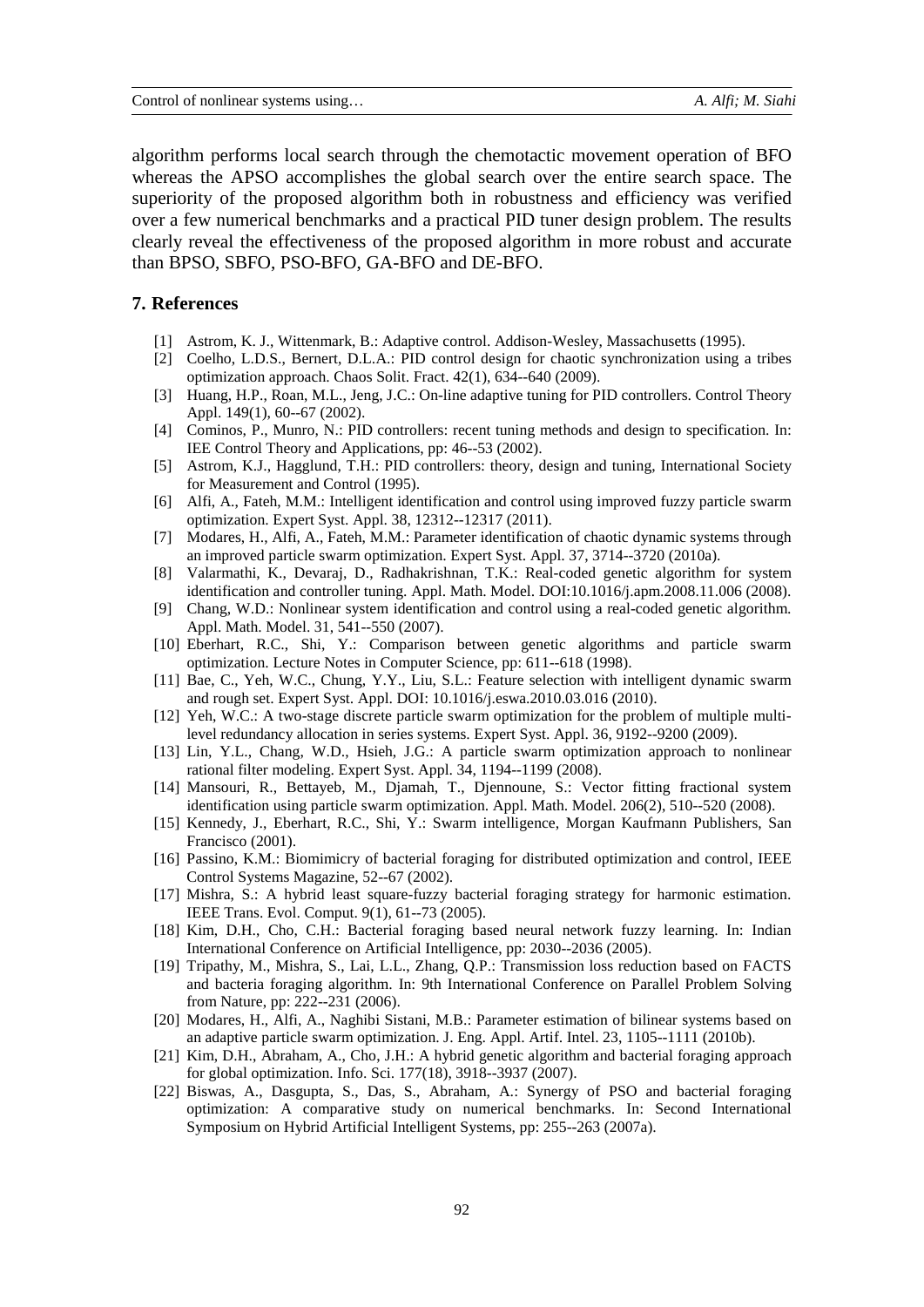- [23] Biswas, A., Dasgupta, S., Das, S., Abraham, A.: A synergy of differential evolution and bacterial foraging algorithm for global optimization. Int. J. NeuralMass-Parallel Comput. Inf. Syst. 17(6), 607--626 (2007b).
- [24] Wang, L.X.: Adaptive fuzzy systems and control: design and stability analysis, Prentice Hall, Englewood Cliffs, NJ (1995).